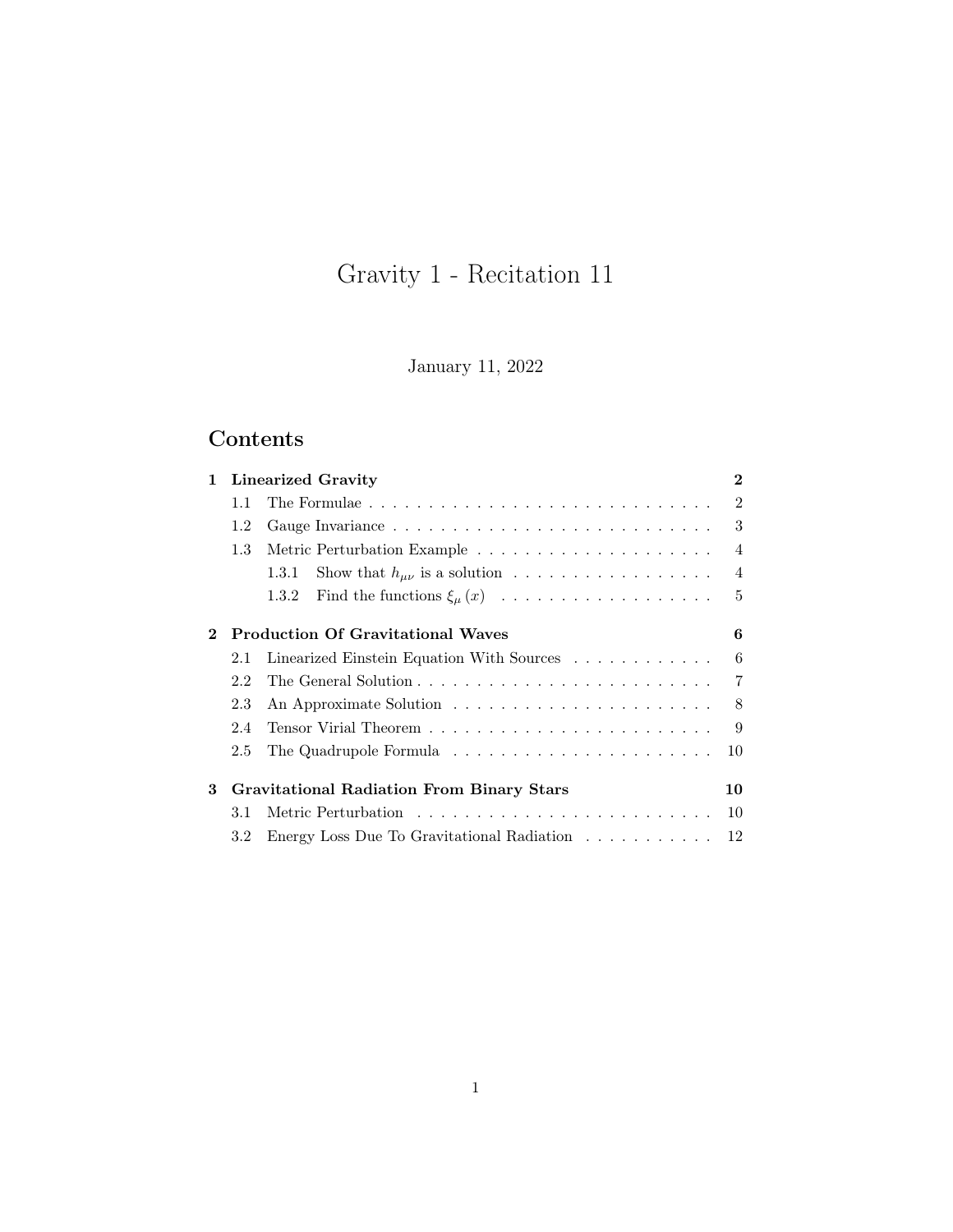## <span id="page-1-0"></span>1 Linearized Gravity

#### <span id="page-1-1"></span>1.1 The Formulae

Finding exact solutions to Einstein's equations is hard. Nonetheless, if we have such exact solution, we can make a small perturbation around it and approximate the equations to linear order in the perturbation and find an approximate solution. We will make a perturbation around flat space, i.e., the Minkowski metric solution.

$$
g_{\mu\nu} = \eta_{\mu\nu} + h_{\mu\nu} \tag{1}
$$

where  $\eta_{\mu\nu}$  is Minkowski metric in inertial coordinates, and  $h_{\mu\nu}(x)$  is the metric perturbation,  $|h_{\mu\nu}| \ll 1$ .

The inverse metric, to first order in  $h$ , is

$$
g^{\mu\nu} = \eta^{\mu\nu} - h^{\mu\nu} \tag{2}
$$

where  $h^{\mu\nu} \equiv \eta^{\mu\rho} \eta^{\nu\sigma} h_{\rho\sigma}$ . All the raising, lowering, trace, manipulations to first order are done with  $\eta$ .

The Christoffel symbols to first order in  $h$  is

$$
\left(\Gamma^{\rho}_{\mu\nu}\right)^{(1)} = \frac{1}{2} \eta^{\rho\sigma} \left(\partial_{\mu} h_{\nu\sigma} + \partial_{\nu} h_{\mu\sigma} - \partial_{\sigma} h_{\mu\nu}\right) \tag{3}
$$

The Riemann tensor to first order in h is

<span id="page-1-2"></span>
$$
(R_{\rho\sigma\mu\nu})^{(1)} = \frac{1}{2} \left( \partial_{\mu}\partial_{\sigma}h_{\rho\nu} - \partial_{\nu}\partial_{\sigma}h_{\rho\mu} - \partial_{\mu}\partial_{\rho}h_{\sigma\nu} + \partial_{\nu}\partial_{\rho}h_{\sigma\mu} \right)
$$
(4)

The Ricci tensor to first order in h is

$$
(R_{\mu\nu})^{(1)} = \frac{1}{2} \left( \partial_{\mu} \partial_{\rho} h^{\rho}_{ \nu} + \partial_{\nu} \partial_{\rho} h^{\rho}_{ \mu} - \partial_{\mu} \partial_{\nu} h - \Box h_{\mu\nu} \right)
$$

$$
= \frac{1}{2} \left( \partial_{\mu} V_{\nu} + \partial_{\nu} V_{\mu} - \Box h_{\mu\nu} \right)
$$
(5)

where

<span id="page-1-4"></span><span id="page-1-3"></span>
$$
V_{\mu} \equiv \partial_{\nu} h^{\nu}_{\ \mu} - \frac{1}{2} \partial_{\mu} h \tag{6}
$$

and h is the **trace** of  $h_{\mu\nu}$ 

$$
h \equiv \eta^{\mu\nu} h_{\mu\nu} = h^{\nu}_{\ \nu} \tag{7}
$$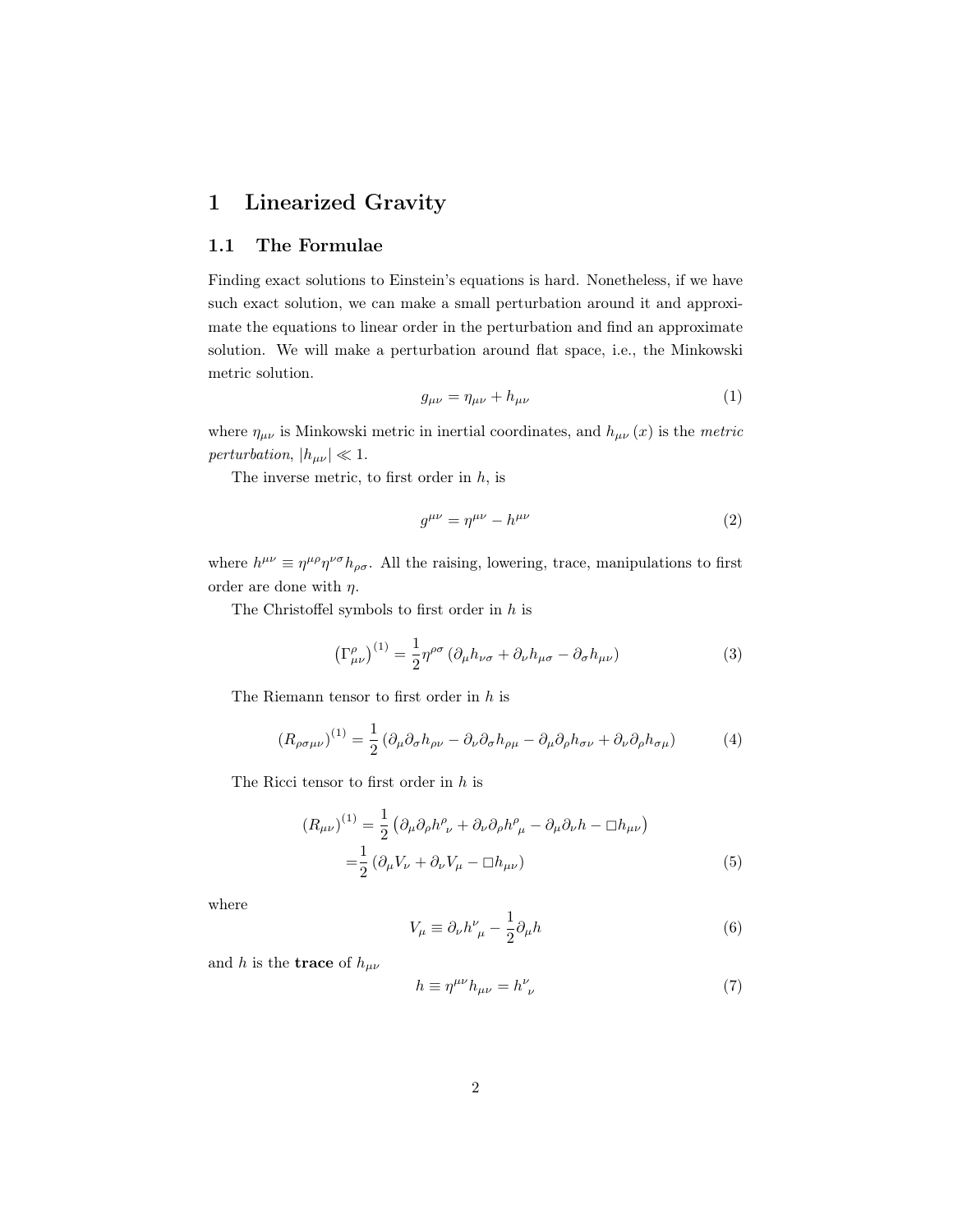and  $\Box$  to zero order in h is

$$
\Box = \eta^{\rho\sigma} \partial_{\rho} \partial_{\sigma} = -\partial_t^2 + \partial_x^2 + \partial_y^2 + \partial_z^2 \tag{8}
$$

The Ricci scalar to first order in  $h$  is

<span id="page-2-4"></span>
$$
R^{(1)} = \partial_{\rho}\partial_{\sigma}h^{\rho\sigma} - \Box h \tag{9}
$$

The Einstein tensor to first order in  $h$  is

$$
(G_{\mu\nu})^{(1)} = \frac{1}{2} \left( \partial_{\mu} \partial_{\sigma} h_{\rho\nu} - \partial_{\nu} \partial_{\sigma} h_{\rho\mu} - \partial_{\mu} \partial_{\rho} h_{\sigma\nu} + \partial_{\nu} \partial_{\rho} h_{\sigma\mu} - \eta_{\mu\nu} \partial_{\rho} \partial_{\sigma} h^{\rho\sigma} + \eta_{\mu\nu} \Box h \right)
$$
\n(10)

Gauge transformation of  $h_{\mu\nu}$  is

<span id="page-2-1"></span>
$$
h'_{\mu\nu} = h_{\mu\nu} - \partial_{\mu}\xi_{\nu} - \partial_{\nu}\xi_{\mu}
$$
\n(11)

The Lorenz/harmonic gauge is

<span id="page-2-3"></span>
$$
V_{\mu} \equiv \partial_{\nu} h^{\nu}_{\ \mu} - \frac{1}{2} \partial_{\mu} h = 0 \tag{12}
$$

It is equivalent to a choice of harmonic coordinates, i.e., coordinate functions with zero Laplacian

$$
\Box x^{\mu} = 0 \tag{13}
$$

The linearized vacuum Einstein equation is

<span id="page-2-2"></span>
$$
(R_{\mu\nu})^{(1)} = 0 \tag{14}
$$

In the Lorenz gauge it is the wave equation

<span id="page-2-5"></span>
$$
\Box h_{\mu\nu} = 0 \tag{15}
$$

#### <span id="page-2-0"></span>1.2 Gauge Invariance

Exercise: Show explicitly that the linearized Riemann tensor [\(4\)](#page-1-2) is invariant under gauge transformation [\(11\)](#page-2-1).

Plug  $(11)$  into  $(4)$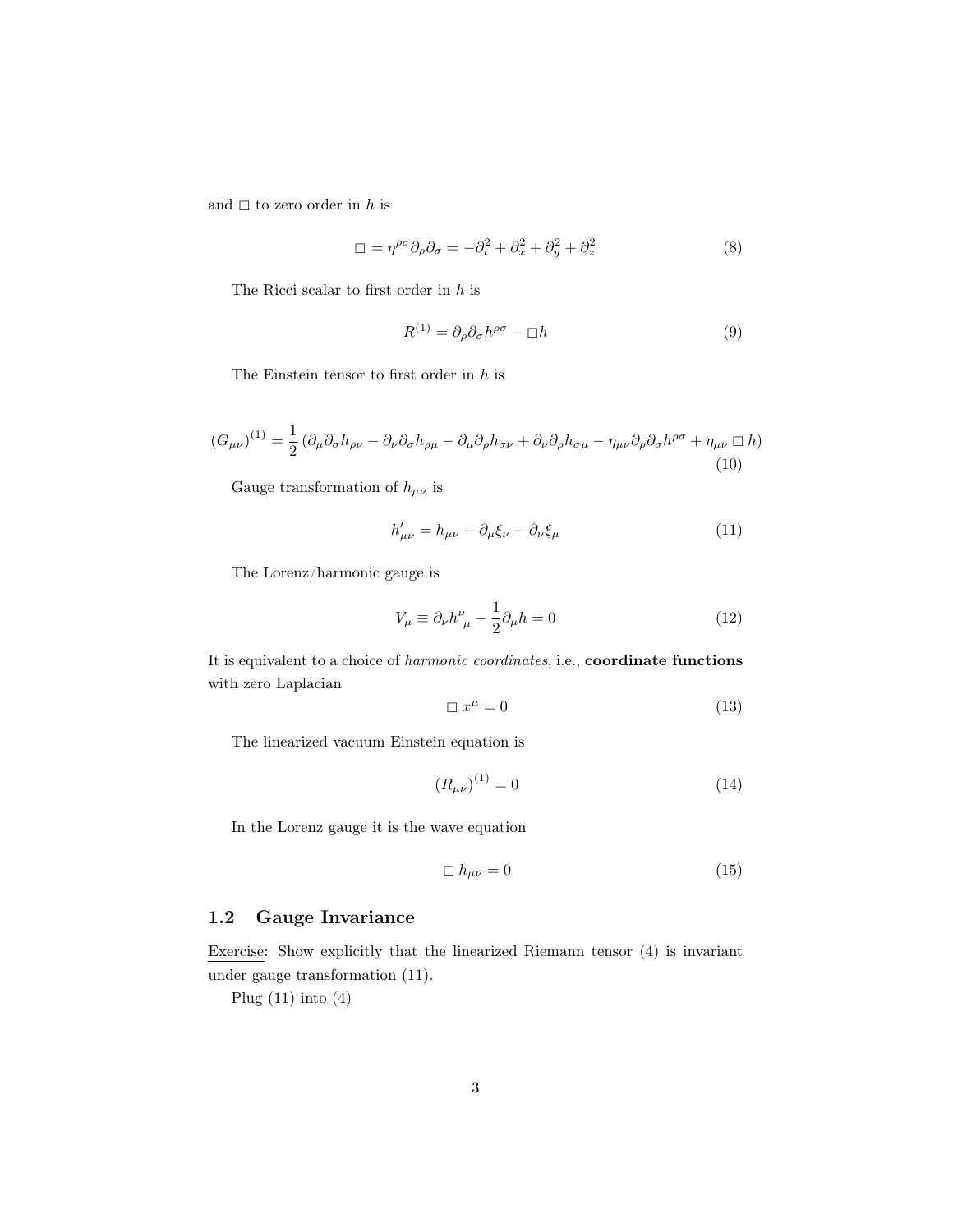$$
(R'_{\rho\sigma\mu\nu})^{(1)} = \frac{1}{2} (\partial_{\mu}\partial_{\sigma} (h_{\rho\nu} - \partial_{\rho}\xi_{\nu} - \partial_{\nu}\xi_{\rho}) - \partial_{\nu}\partial_{\sigma} (h_{\rho\mu} - \partial_{\rho}\xi_{\mu} - \partial_{\mu}\xi_{\rho}))
$$
  

$$
- \frac{1}{2} (\partial_{\mu}\partial_{\rho} (h_{\sigma\nu} - \partial_{\sigma}\xi_{\nu} - \partial_{\nu}\xi_{\sigma}) + \partial_{\nu}\partial_{\rho} (h_{\sigma\mu} - \partial_{\sigma}\xi_{\mu} - \partial_{\mu}\xi_{\sigma}))
$$
  

$$
= R_{\rho\sigma\mu\nu} + \frac{1}{2} (-\partial_{\mu}\partial_{\sigma}\partial_{\rho}\xi_{\nu} - \partial_{\mu}\partial_{\sigma}\partial_{\nu}\xi_{\rho} + \partial_{\nu}\partial_{\sigma}\partial_{\rho}\xi_{\mu} + \partial_{\nu}\partial_{\sigma}\partial_{\mu}\xi_{\rho})
$$
  

$$
+ \frac{1}{2} (\partial_{\mu}\partial_{\rho}\partial_{\sigma}\xi_{\nu} + \partial_{\mu}\partial_{\rho}\partial_{\nu}\xi_{\sigma} - \partial_{\nu}\partial_{\rho}\partial_{\sigma}\xi_{\mu} - \partial_{\nu}\partial_{\rho}\partial_{\mu}\xi_{\sigma})
$$
  

$$
= R_{\rho\sigma\mu\nu}
$$
 (16)

This is akin to gauge transformation of electromagnetic potential  $A'_\mu$  =  $A_{\mu}+\partial_{\mu}\alpha$  that leaves the EM field strength (curvature) tensor invariant

$$
F'_{\mu\nu} = \partial_{\mu}A'_{\nu} - \partial_{\nu}A'_{\mu} = \partial_{\mu}(A_{\nu} + \partial_{\nu}\alpha) - \partial_{\nu}(A_{\mu} + \partial_{\mu}\alpha) = \partial_{\mu}A_{\nu} - \partial_{\nu}A_{\mu} = F_{\mu\nu}
$$
\n(17)

#### <span id="page-3-0"></span>1.3 Metric Perturbation Example

Exercise: Consider the metric perturbation

$$
h_{\mu\nu} = \begin{pmatrix} c & 0 & 0 & 0 \\ 0 & -c & 0 & 0 \\ 0 & 0 & a & 0 \\ 0 & 0 & 0 & -a \end{pmatrix} \sin(k(x - t)) \tag{18}
$$

for arbitrary constants a and c.

1. Show that  $h_{\mu\nu}$  solves the linearized Einstein equations in vacuum [\(14\)](#page-2-2).

2. Find the functions  $\xi_{\mu}(x)$  that transform it into a diagonal form where  $c = 0$ . What is the new value of  $a$ ?

#### <span id="page-3-1"></span>1.3.1 Show that  $h_{\mu\nu}$  is a solution

Ricci tensor [\(5\)](#page-1-3) has two kinds of terms,  $\Box h_{\mu\nu}$  and  $V_{\mu}$  [\(6\)](#page-1-4).

$$
\Box h_{\mu\nu} = \left( -\partial_t^2 + \partial_x^2 + \partial_y^2 + \partial_z^2 \right) \sin \left( k \left( x - t \right) \right) \n= - \left( -k^2 \sin \left( k \left( x - t \right) \right) \right) + \left( -k^2 \sin \left( k \left( x - t \right) \right) \right) = 0
$$
\n(19)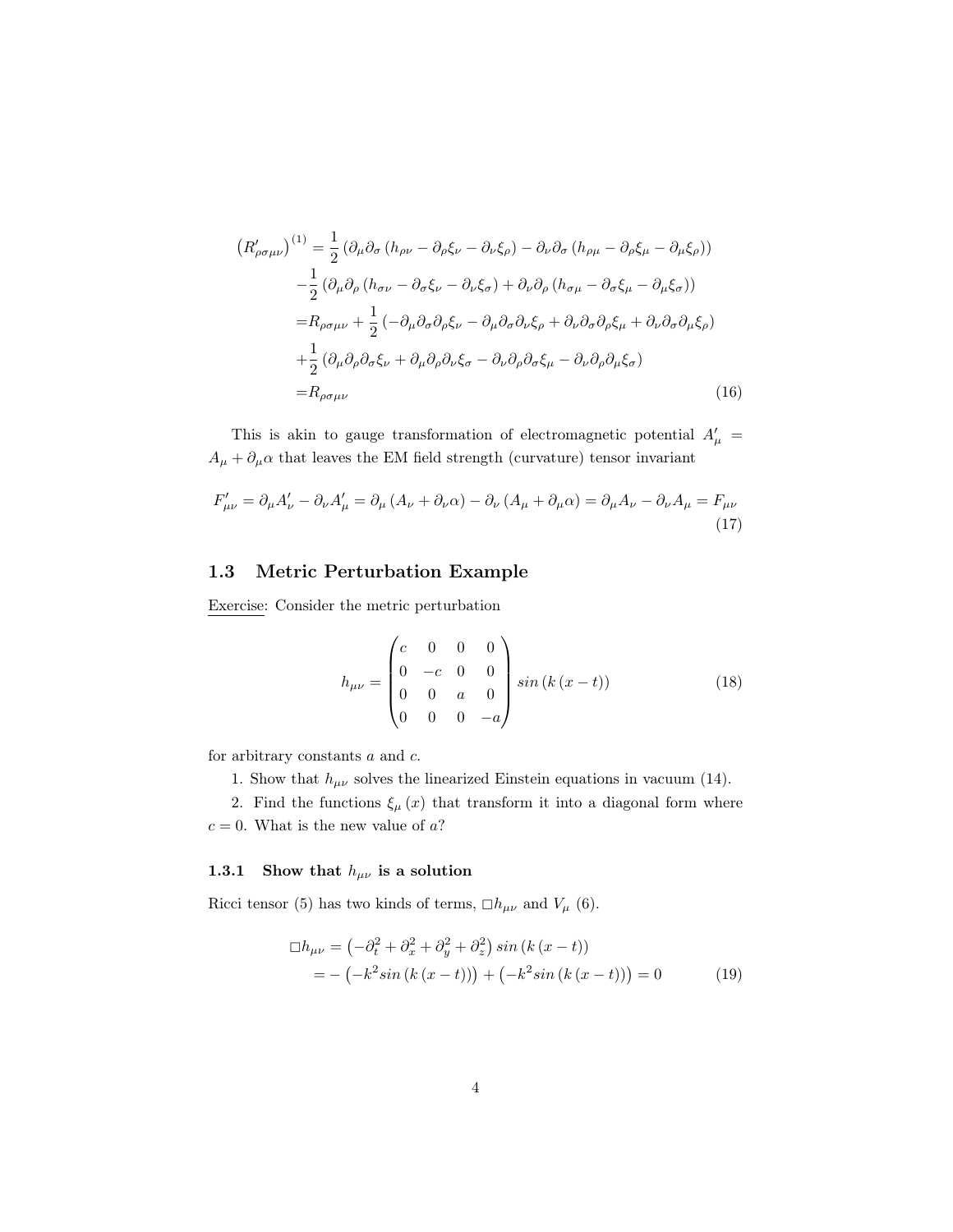The trace  $h_{\mu\nu}$  is

$$
h = \eta^{\rho\sigma} h_{\rho\sigma} = -h_{tt} + h_{xx} + h_{yy} + h_{zz}
$$
  
=  $[- (c) + (-c) + a + (-a)] \sin (k (x - t)) = -2 \sin (k (x - t))$  (20)

Notice it is not zero. We need to calculate

$$
V_{\mu} = \partial_{\nu}h^{\nu}_{\ \mu} - \frac{1}{2}\partial_{\mu}h = \eta^{\nu\rho}\partial_{\nu}h_{\rho\mu} - \frac{1}{2}\partial_{\mu}h\tag{21}
$$

Since  $\eta^{\nu\rho}$  and  $h_{\rho\mu}$  are diagonal, we find

$$
V_t = \eta^{tt} \partial_t h_{tt} - \frac{1}{2} \partial_t h = \partial_t \left( -h_{tt} - \frac{1}{2} h \right) = \partial_t \left[ \left( -c - \frac{1}{2} \left( -2c \right) \right) \sin \left( k \left( x - t \right) \right) \right] = 0
$$
\n
$$
V_x = \eta^{xx} \partial_x h_{xx} - \frac{1}{2} \partial_x h = \partial_x \left[ h_{xx} - \frac{1}{2} h \right] = \partial_x \left[ \left( \left( -c \right) - \frac{1}{2} \left( -2c \right) \right) \sin \left( k \left( x - t \right) \right) \right] = 0
$$
\n
$$
V_y = 0 \qquad V_z = 0
$$
\n(24)

We found that indeed

$$
(R_{\mu\nu})^{(1)} = \frac{1}{2} \left( \partial_{\mu} V_{\nu} + \partial_{\nu} V_{\mu} - \Box h_{\mu\nu} \right) = 0 \tag{25}
$$

## <span id="page-4-0"></span>1.3.2 Find the functions  $\xi_{\mu}(x)$

We demand that the gauge transformation [\(11\)](#page-2-1) would yield  $h'_{tt} = 0$ 

$$
0 \stackrel{!}{=} h'_{tt} = h_{tt} - 2\partial_t \xi_t \tag{26}
$$

⇒

☛

 $\searrow$ 

$$
\partial_t \xi_t = \frac{1}{2} h_{tt} = \frac{c}{2} \sin \left( k \left( x - t \right) \right) \tag{27}
$$

integrate

$$
\xi_t = \frac{c}{2k} \cos\left(k\left(x - t\right)\right) \tag{28}
$$

We also demand that the gauge transformation [\(11\)](#page-2-1) would yield  $h'_{xx} = 0$ 

$$
0 \stackrel{!}{=} h'_{xx} = h_{xx} - 2\partial_x \xi_x \tag{29}
$$

✠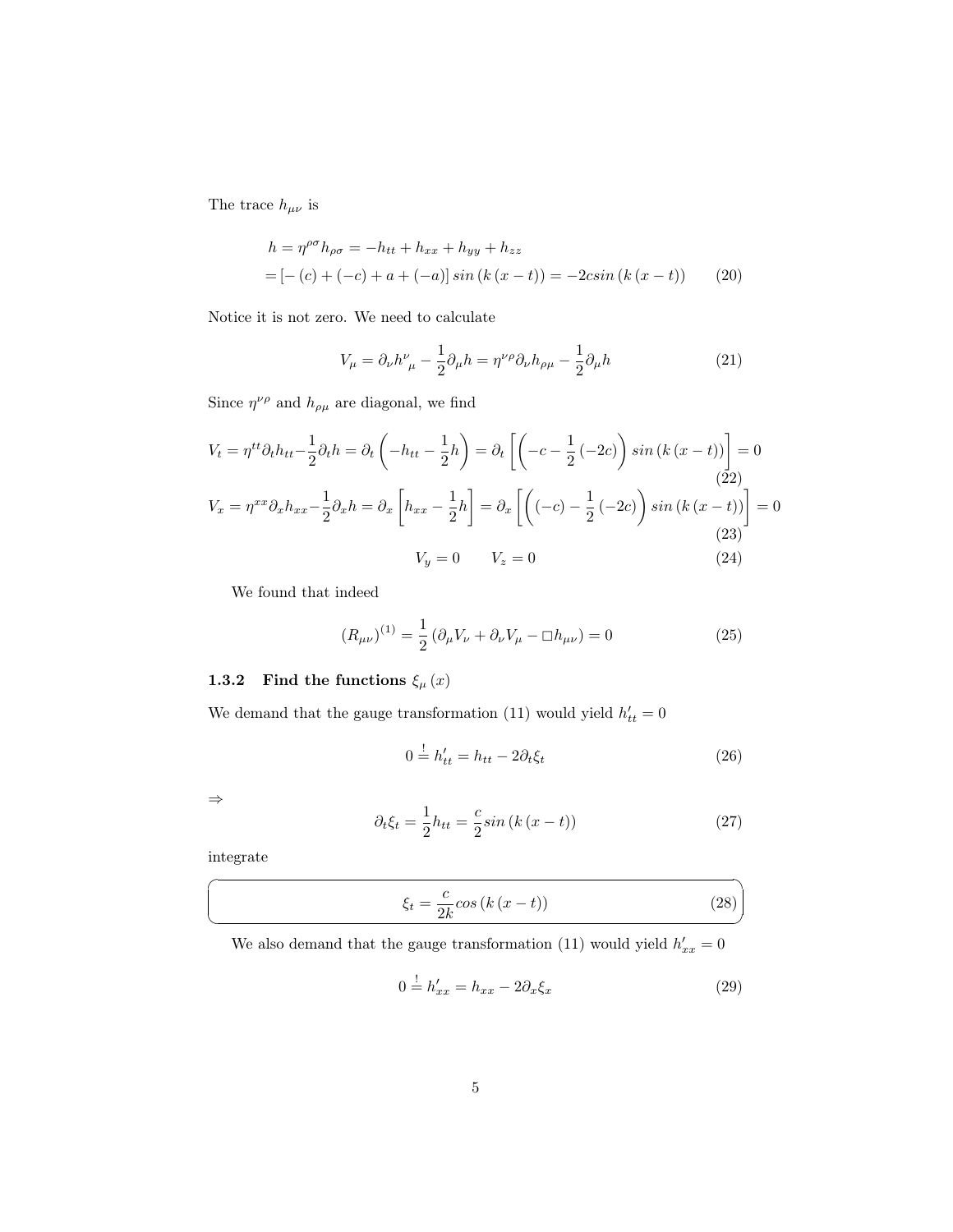$$
\partial_x \xi_x = \frac{1}{2} h_{xx} = \frac{-c}{2} \sin \left( k \left( x - t \right) \right) \tag{30}
$$

integrate

☛

 $\searrow$ 

$$
\xi_x = \frac{c}{2k} \cos\left(k\left(x - t\right)\right) \tag{31}
$$

✟

✠

Check that it does not create non diagonal element  $h_{tx}^\prime$ 

$$
h'_{tx} = h_{tx} - \partial_t \xi_x - \partial_x \xi_t = -(\partial_t + \partial_x) \frac{c}{2k} \cos(k(x - t)) = 0 \tag{32}
$$

Take

$$
\xi_y = \xi_z = 0\tag{33}
$$

and since  $\xi_t$  and  $\xi_x$  do not depend on y and z,  $\partial_y \xi_\mu = \partial_z \xi_\mu = \partial_\mu \xi_y = \partial_\mu \xi_z = 0$ . Therefore no components of  $h_{\mu\nu}$  change except for  $h_{tt}$  and  $h_{xx}$ . "a" does not change.

### <span id="page-5-0"></span>2 Production Of Gravitational Waves

#### <span id="page-5-1"></span>2.1 Linearized Einstein Equation With Sources

Define the trace-reversed perturbation

$$
\overline{h}_{\mu\nu} := h_{\mu\nu} - \frac{1}{2} \eta_{\mu\nu} h \tag{34}
$$

<u>Exercise</u>: Justify the name "trace-reversed" for  $\overline{h}_{\mu\nu}.$ 

$$
\eta^{\mu\nu}\overline{h}_{\mu\nu} = \eta^{\mu\nu} \left( h_{\mu\nu} - \frac{1}{2} \eta_{\mu\nu} h \right) = h - \frac{1}{2} 4h = -h \tag{35}
$$

 $\overline{h}_{\mu\nu}$  has the negative trace of  $h_{\mu\nu}$  (in four dimensions). In the transversetraceless gauge they coincide.

<u>Exercise</u>: Write the Lorenz gauge condition [\(12\)](#page-2-3) for  $\overline{h}_{\mu\nu}.$ 

$$
\partial_{\nu}h^{\nu\mu} - \frac{1}{2}\partial^{\mu}h = \partial_{\nu}\left(h^{\nu\mu} - \frac{1}{2}\eta^{\nu\mu}h\right) = \partial_{\nu}\overline{h}^{\mu\nu} = 0
$$
 (36)

Exercise: Write the linearized Einstein equations with sources in Lorenz gauge.

⇒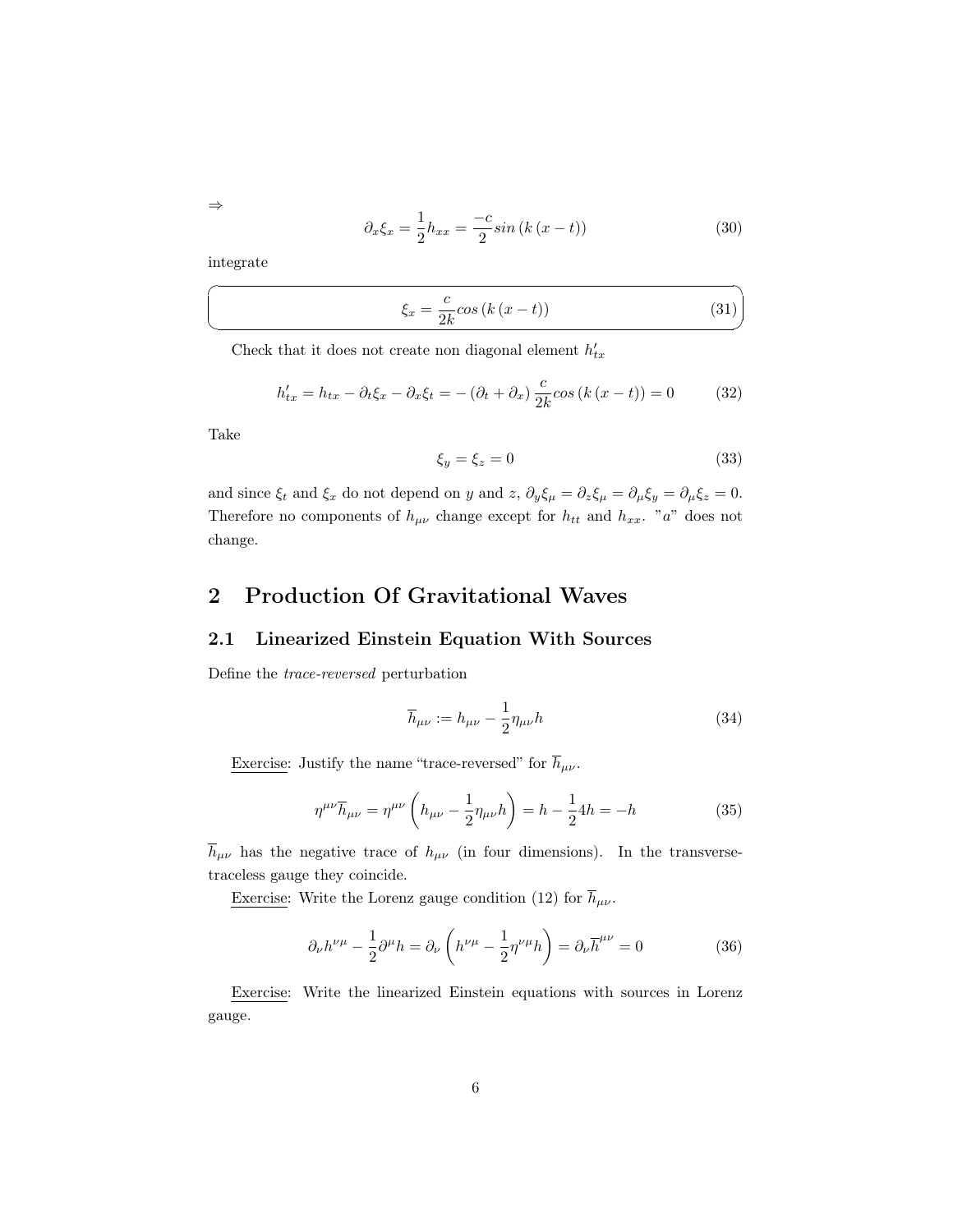In Lorenz gauge the Ricci tensor [\(5\)](#page-1-3) is

$$
(R_{\mu\nu})^{(1)} = -\frac{1}{2} \Box h_{\mu\nu} \tag{37}
$$

and the Ricci scalar [\(9\)](#page-2-4) is

$$
R^{(1)} = \partial_{\mu}\partial_{\nu}h^{\mu\nu} - \partial_{\mu}\partial^{\mu}h = \partial_{\mu}\left(\frac{1}{2}\partial^{\mu}h\right) - \partial_{\mu}\partial^{\mu}h = -\frac{1}{2} \Box h \tag{38}
$$

so the Einstein tensor is

☛

 $\searrow$ 

$$
(G_{\mu\nu})^{(1)} = (R_{\mu\nu})^{(1)} - \frac{1}{2}\eta_{\mu\nu}R^{(1)}
$$
  
= 
$$
-\frac{1}{2}\left(\Box h_{\mu\nu} - \frac{1}{2}\eta_{\mu\nu}\Box h\right) = -\frac{1}{2}\Box\left(h_{\mu\nu} - \frac{1}{2}\eta_{\mu\nu}h\right) = -\frac{1}{2}\Box\overline{h}_{\mu\nu}
$$
(39)

The linearized Einstein equations with sources in Lorenz gauge is

<span id="page-6-1"></span>
$$
\Box \overline{h}_{\mu\nu} = -16\pi T_{\mu\nu} \tag{40}
$$

Linearized Einstein equation with source in Lorentz gauge

[\(40\)](#page-6-1) are wave equations with sources for each  $\bar{h}_{\mu\nu}$ . The vacuum equations have Ricci tensor on the l.f.h, and are wave equations for  $h_{\mu\nu}$  in Lorentz gauge [\(15\)](#page-2-5). The equations with sources in Lorentz gauge turn out to be wave equations for  $\overline{h}_{\mu\nu}$  since in the l.h.s there is the Einstein tensor, which is the "trace-reversed" Ricci tensor".

#### <span id="page-6-0"></span>2.2 The General Solution

Write down the general solution of [\(40\)](#page-6-1).

This step is exactly like in electromagnetism, so we quote in short.

The Green function  $G(x^{\sigma}-y^{\sigma})$  of the  $\Box$  operator is the solution to a point (delta function) source

<span id="page-6-2"></span>
$$
\Box_x G (x^{\sigma} - y^{\sigma}) = \delta^{(4)} (x^{\sigma} - y^{\sigma})
$$
\n(41)

where  $y^{\sigma}$  is the position of the source and  $x^{\sigma}$  is where we evaluate the field (in spacetime). The retarded solution is

<span id="page-6-3"></span>
$$
G\left(x^{\sigma}-y^{\sigma}\right)=-\frac{1}{4\pi\left|\boldsymbol{x}-\boldsymbol{y}\right|}\delta\left[\left|\boldsymbol{x}-\boldsymbol{y}\right|-\left(x^{0}-y^{0}\right)\right]\theta\left(x^{0}-y^{0}\right) \tag{42}
$$

where  $x, y$  are three-vectors,  $x^0 \equiv t, \theta$  is Heaviside function. The general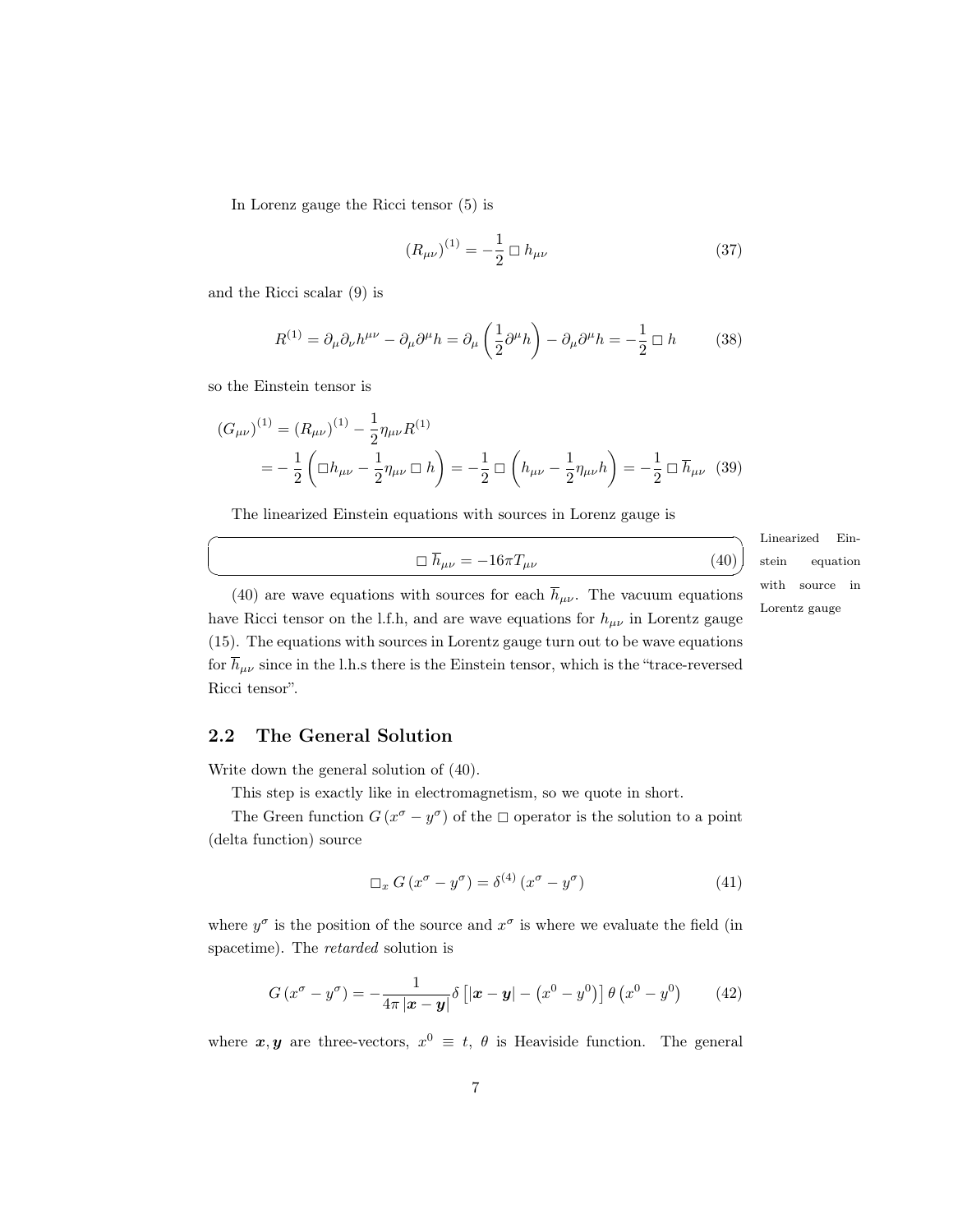solution is an integral over the source with the Green function

<span id="page-7-1"></span>
$$
\overline{h}_{\mu\nu}(x^{\sigma}) = -16\pi \int G(x^{\sigma} - y^{\sigma}) T_{\mu\nu}(y^{\sigma}) d^4y \qquad (43)
$$

(apply  $\Box_x$  to both sides of [\(43\)](#page-7-1) and with the Green function definition [\(41\)](#page-6-2) recover  $(40)$ ).

We preform the integral in  $(43)$  over dt, by the delta function in  $(42)$ , and get

$$
\overline{h}_{\mu\nu}\left(x^{\sigma}\right) = 4 \int \frac{1}{\left|\mathbf{x} - \mathbf{y}\right|} T_{\mu\nu}\left(t - \left|\mathbf{x} - \mathbf{y}\right|, \mathbf{y}\right) d^3 y \tag{44}
$$

where we substituted  $y^0 = x^0 - |\mathbf{x} - \mathbf{y}| = t - |\mathbf{x} - \mathbf{y}|$ . The retarded time is

$$
t_r = t - |\mathbf{x} - \mathbf{y}| \tag{45}
$$

since  $|x - y|$  times  $c = 1$  is the time it takes the signal from the source at y to reach  $x$ . The general solution can be written as

<span id="page-7-2"></span>
$$
\overline{h}_{\mu\nu}\left(t,\boldsymbol{x}\right)=4\int\frac{1}{\left|\boldsymbol{x}-\boldsymbol{y}\right|}T_{\mu\nu}\left(t_{r},\boldsymbol{y}\right)d^{3}y
$$

General solution with source to wave equations

 $(46)$ 

#### <span id="page-7-0"></span>2.3 An Approximate Solution

 $\overline{\phantom{0}}$ 

✍

Use a time-Fourier transform and approximate [\(46\)](#page-7-2) for a source which is isolated, far away, and slowly moving (non-relativistic).

First we make a time - Fourier transform to [\(46\)](#page-7-2)

$$
\widetilde{\overline{h}}_{\mu\nu}(\omega, \mathbf{x}) = \frac{1}{\sqrt{2\pi}} \int dt e^{i\omega t} \overline{h}_{\mu\nu}(t, \mathbf{x})
$$
\n
$$
= \frac{4}{\sqrt{2\pi}} \int dt d^3 y e^{i\omega t} \frac{1}{|\mathbf{x} - \mathbf{y}|} T_{\mu\nu} (t - |\mathbf{x} - \mathbf{y}|, \mathbf{y})
$$
\n
$$
= \frac{4}{\sqrt{2\pi}} \int dt_r d^3 y e^{i\omega t_r} \frac{e^{i\omega |\mathbf{x} - \mathbf{y}|}}{|\mathbf{x} - \mathbf{y}|} T_{\mu\nu} (t_r, \mathbf{y})
$$
\n
$$
= 4 \int d^3 y \frac{e^{i\omega |\mathbf{x} - \mathbf{y}|}}{|\mathbf{x} - \mathbf{y}|} \widetilde{T}_{\mu\nu} (\omega, \mathbf{y}) \tag{47}
$$

Now we make the approximations, which mean that we consider a source centered at spatial distance r with, which is confined to a radius  $\delta r \ll r$ . Slowly moving source would emit low frequencies.  $\delta r \ll \omega^{-1} \sim \lambda$  (long wavelength ap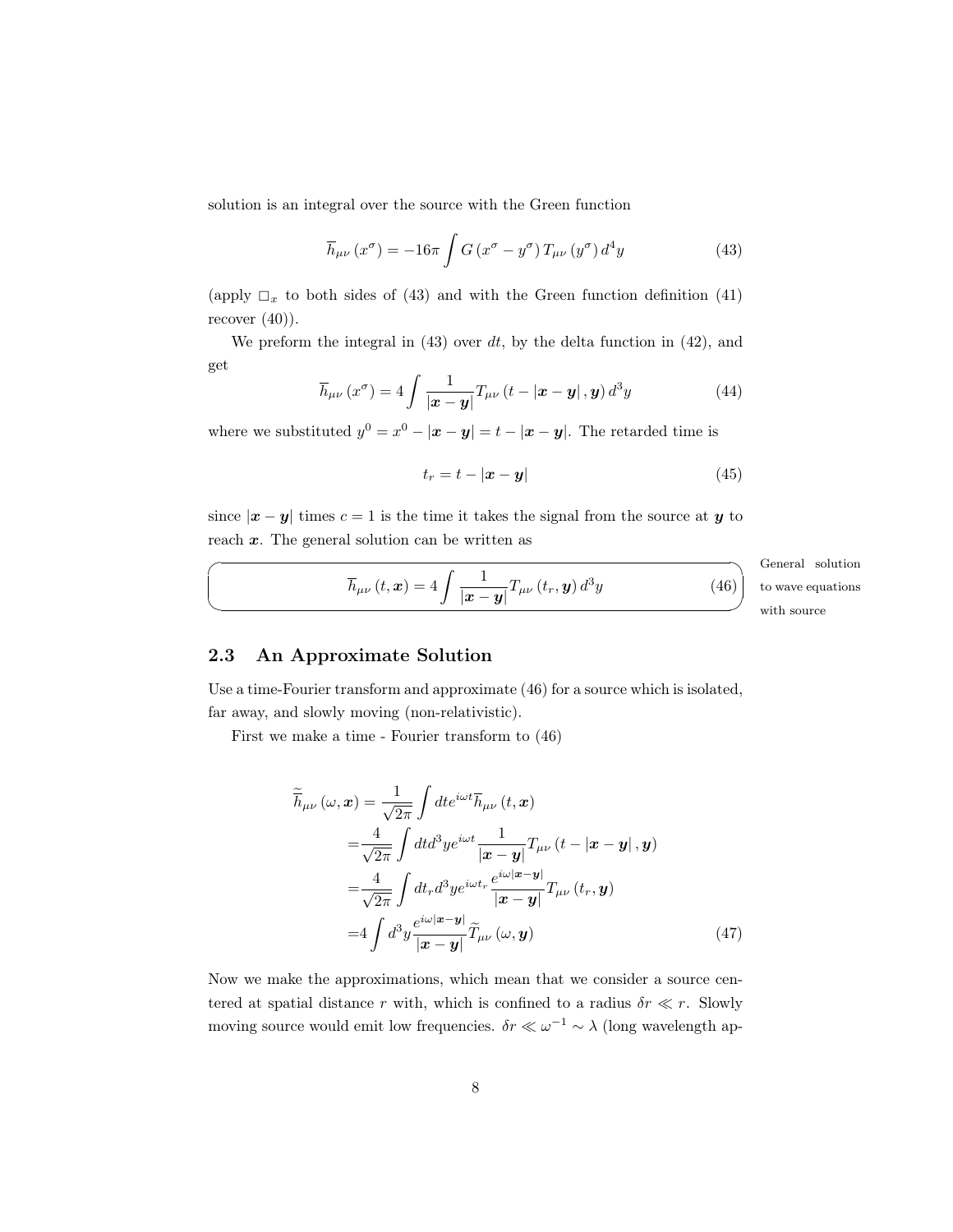proximation). So,  $|x-y| \sim r$  and  $\omega |x-y| \sim \omega r$  , and we can replace  $\frac{e^{i\omega |x-y|}}{|x-y|}$  $\lim_{i \omega r}$   $\lim_{n \to \infty} |x - y| \sim r$  and  $\omega |x - y| \sim \omega r$ , and we can replace  $|x-y|$ by  $\frac{e^{i\omega r}}{r}$  and take it out of the integral.

$$
\widetilde{\overline{h}}_{\mu\nu}(\omega,\boldsymbol{x}) = 4 \frac{e^{i\omega r}}{r} \int d^3 y \widetilde{T}_{\mu\nu}(\omega,\boldsymbol{y}) \tag{48}
$$

Transform back to

 $\sqrt{2}$ 

✍

<span id="page-8-4"></span>
$$
\overline{h}_{\mu\nu}\left(t,\boldsymbol{x}\right)=\frac{4}{r}\int d^{3}yT_{\mu\nu}\left(t_{r},\boldsymbol{y}\right)
$$

Weak, source solution isolated, far and slow

 $(49)$ 

where now

$$
t_r = t - r \tag{50}
$$

#### <span id="page-8-0"></span>2.4 Tensor Virial Theorem

Exercise 1: Show that in flat spacetime  $\partial_i \partial_j T^{ij} = \partial_t^2 T^{tt}$ .

Energy-momentum conservation in flat spacetime is

$$
\partial_{\mu}T^{\mu\nu} = 0 \tag{51}
$$

The  $t$  and  $i$  components explicitly are

<span id="page-8-2"></span>
$$
\partial_t T^{tt} + \partial_i T^{it} = 0 \tag{52}
$$

<span id="page-8-1"></span>
$$
\partial_t T^{ti} + \partial_j T^{ji} = 0 \tag{53}
$$

Using [\(53\)](#page-8-1), commute partial derivatives, and then [\(52\)](#page-8-2), yield

<span id="page-8-3"></span>
$$
\partial_i \partial_j T^{ij} = -\partial_i \partial_t T^{ti} = -\partial_t \partial_i T^{ti} = \partial_t \partial_t T^{tt} \tag{54}
$$

Exercise 2: Show that

$$
\int d^3y T^{ij} = \frac{1}{2} \frac{d^2}{dt^2} \int d^3y T^{tt} y^i y^j \tag{55}
$$

We multiply [\(54\)](#page-8-3) by  $y^i y^j$  and integrate over  $\int d^3y$ . Use integration by parts,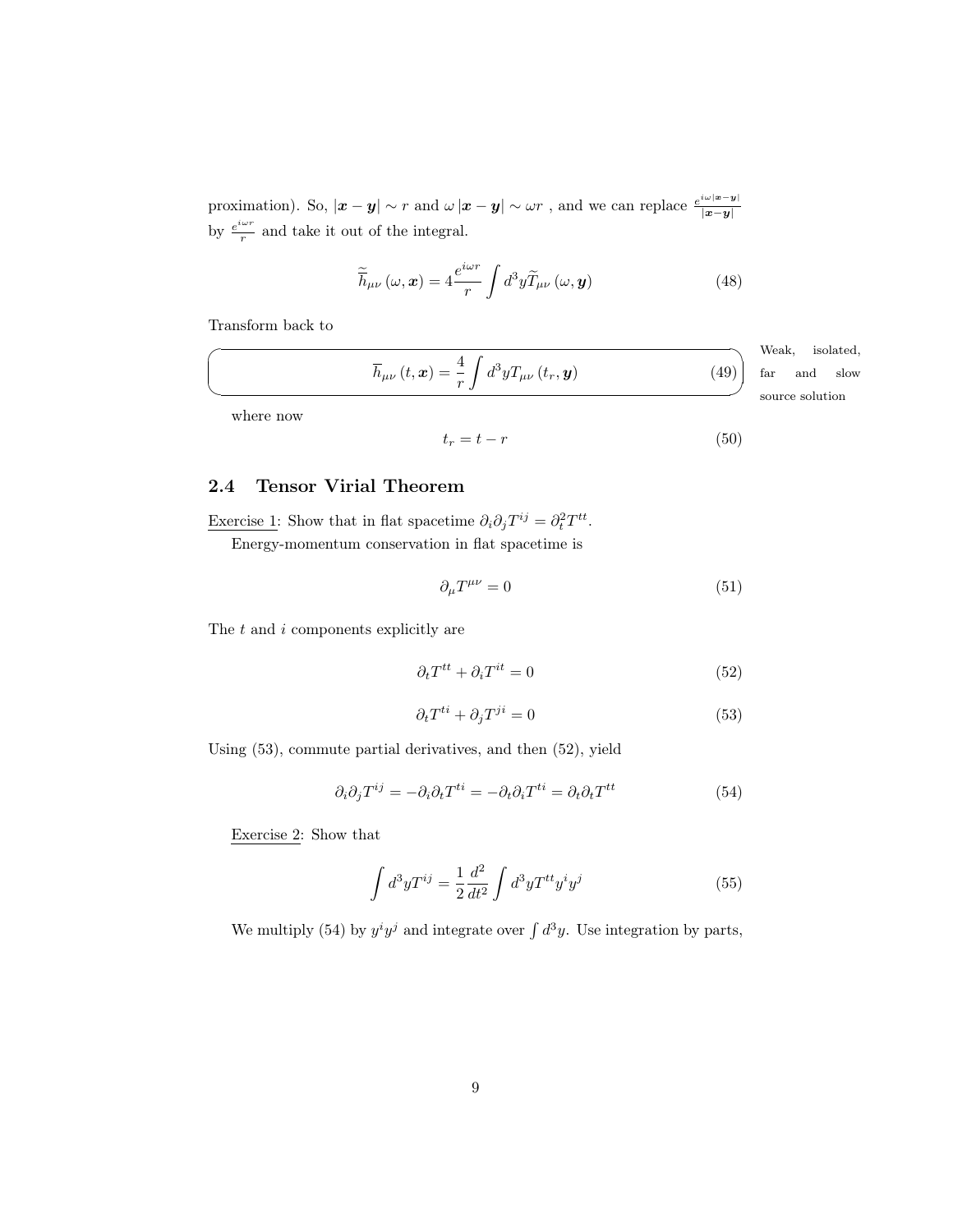and that the source is isolated so the surface terms vanish, the l.h.s is

$$
\int dy^3 y^i y^j \partial_k \partial_l T^{kl} = -\int dy^3 \partial_k (y^i y^j) \partial_l T^{kl} = -\int dy^3 \left(\delta^i_k y^j + y^i \delta^j_k\right) \partial_l T^{kl}
$$

$$
= -\int dy^3 (y^j \partial_l T^{il} + y^i \partial_l T^{jl}) = \int dy^3 \left((\partial_l y^j) T^{il} + (\partial_l y^i) T^{jl}\right)
$$

$$
= \int dy^3 \left(\delta^j_l T^{il} + \delta^i_l T^{jl}\right) = \int dy^3 (T^{ij} + T^{ji}) = 2 \int dy^3 T^{ij}
$$
(56)

Together with the r.h.s, [\(54\)](#page-8-3) becomes

 $\sqrt{2}$ 

✍

 $\sqrt{2}$ 

✍

<span id="page-9-4"></span>
$$
\int dy^3 T^{ij} = \frac{1}{2} \frac{d^2}{dt^2} \int dy^3 T^{tt} y^i y^j \tag{57}
$$

Tensor virial theorem

#### <span id="page-9-0"></span>2.5 The Quadrupole Formula

Define the quadrupole moment tensor of the energy density of the source

<span id="page-9-3"></span>
$$
I_{ij}(t) = \int dy^3 T^{tt} y_i y_j
$$

☞ Quadrupole moment tensor

 $(58)$ 

 $(60)$ 

With [\(58\)](#page-9-3), [\(57\)](#page-9-4) becomes

$$
\int dy^3 T^{ij} = \frac{1}{2} \frac{d^2 I_{ij}}{dt^2}
$$
\n(59)

and the approximate solution to the spatial components of the metric perturbation [\(49\)](#page-8-4) becomes

<span id="page-9-5"></span>
$$
\overline{h}_{ij}\left( t,\boldsymbol{x}\right) =\frac{2}{r}\frac{d^{2}I_{ij}}{dt^{2}}\left( t_{r}\right)
$$

The quadrupole formula

What about the remaining components of the metric perturbation,  $h^{t\mu}$ ? They can be deduced from  $h^{ij}$  and the Lorenz gauge condition.

## <span id="page-9-1"></span>3 Gravitational Radiation From Binary Stars

#### <span id="page-9-2"></span>3.1 Metric Perturbation

Exercise: Consider a simple binary star (two stars orbiting each other). It consists of two stars of mass M in a circular orbit in the  $x^1 - x^2$  plane, at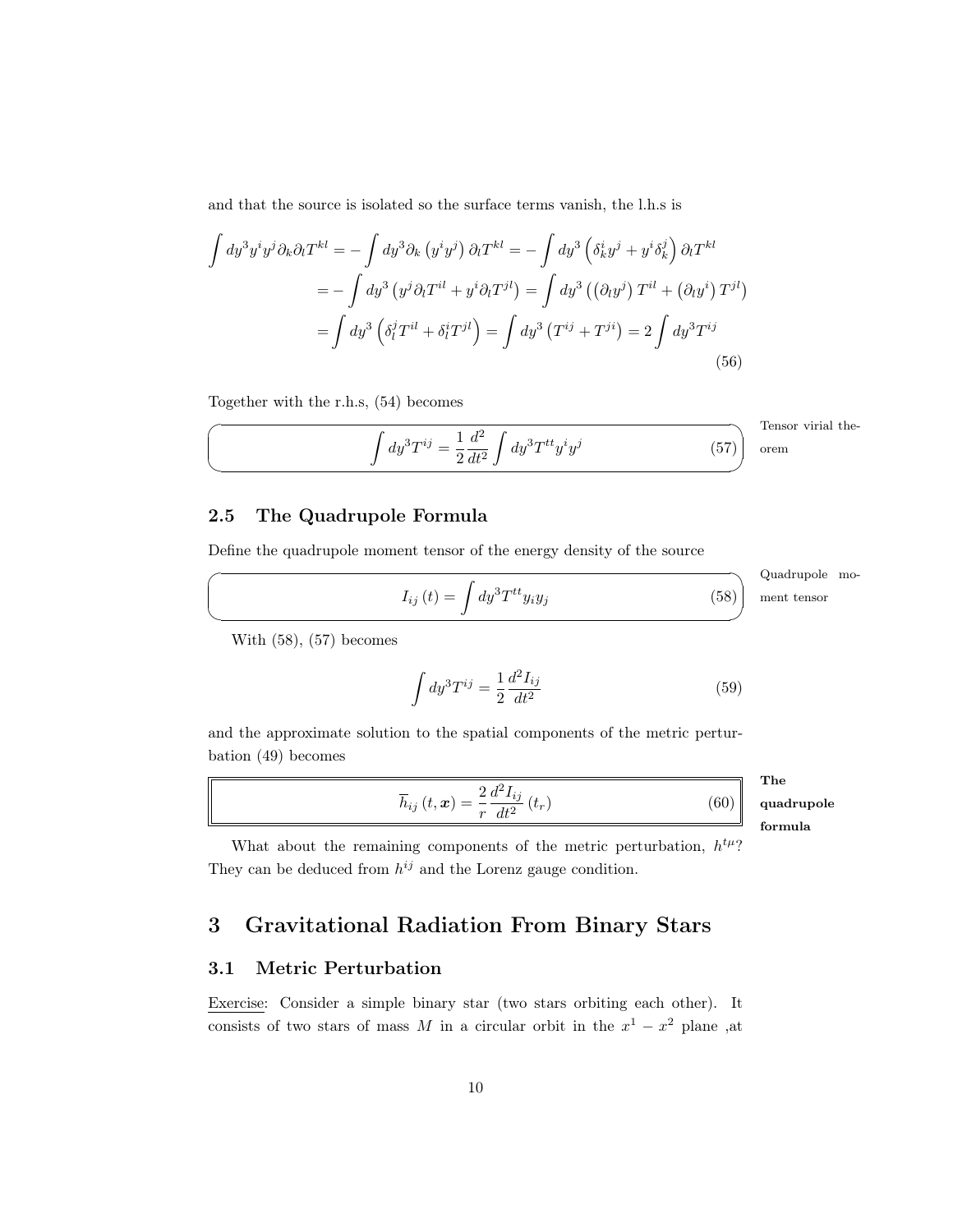distance R from their common center of mass. Calculate  $\overline{h}_{ij}(t, x)$  in the weak, isolated, far, slow approximation, and for Newtonian orbit of the stars.

The Newton second law for a mass  $M$  in a circular orbit of radius  $R$ , under the gravitational force of another mass  $M$  at distance  $2R$ , is

$$
\frac{M^2}{\left(2R\right)^2} = M\Omega^2 R\tag{61}
$$

where  $\Omega$  is the **orbital** frequency (velocity). It reads

<span id="page-10-4"></span>
$$
\Omega = \left(\frac{M}{4R^3}\right)^{\frac{1}{2}}\tag{62}
$$

The positions of star  $a$  is

$$
x_a^1 = R\cos\left(\Omega t\right) \tag{63}
$$

$$
x_a^2 = R\sin\left(\Omega t\right) \tag{64}
$$

$$
x_a^3 = 0\tag{65}
$$

The position of star  $b$  is the negative coordinates

$$
x_b^1 = -R\cos\left(\Omega t\right) \tag{66}
$$

$$
x_b^2 = -R\sin\left(\Omega t\right) \tag{67}
$$

$$
x_b^3 = 0\tag{68}
$$

The quadrupole moment for this discrete system cam be written as

$$
I_{ij} = \sum_{c} m_{c} x_{c}^{i} x_{c}^{j} = M x_{a}^{i} x_{a}^{j} + M x_{b}^{i} x_{b}^{j} = M x_{a}^{i} x_{a}^{j} + M (-x_{a}^{i}) (-x_{a}^{j})
$$
  
=2 $M x_{a}^{i} x_{a}^{j}$  (69)

The components of the quadrupole moment tensor are

<span id="page-10-0"></span>
$$
I_{11} = 2MR^{2}\cos^{2}{(\Omega t)} = MR^{2}(1 + \cos{(2\Omega t)})
$$
\n(70)

<span id="page-10-1"></span>
$$
I_{22} = 2MR^2 \sin^2(\Omega t) = MR^2 (1 - \cos(2\Omega t))
$$
\n(71)

<span id="page-10-2"></span>
$$
I_{12} = 2MR^2 \sin(\Omega t) \cos(\Omega t) = MR^2 \sin(2\Omega t)
$$
\n(72)

<span id="page-10-3"></span>
$$
I_{13} = I_{23} = I_{33} = 0 \tag{73}
$$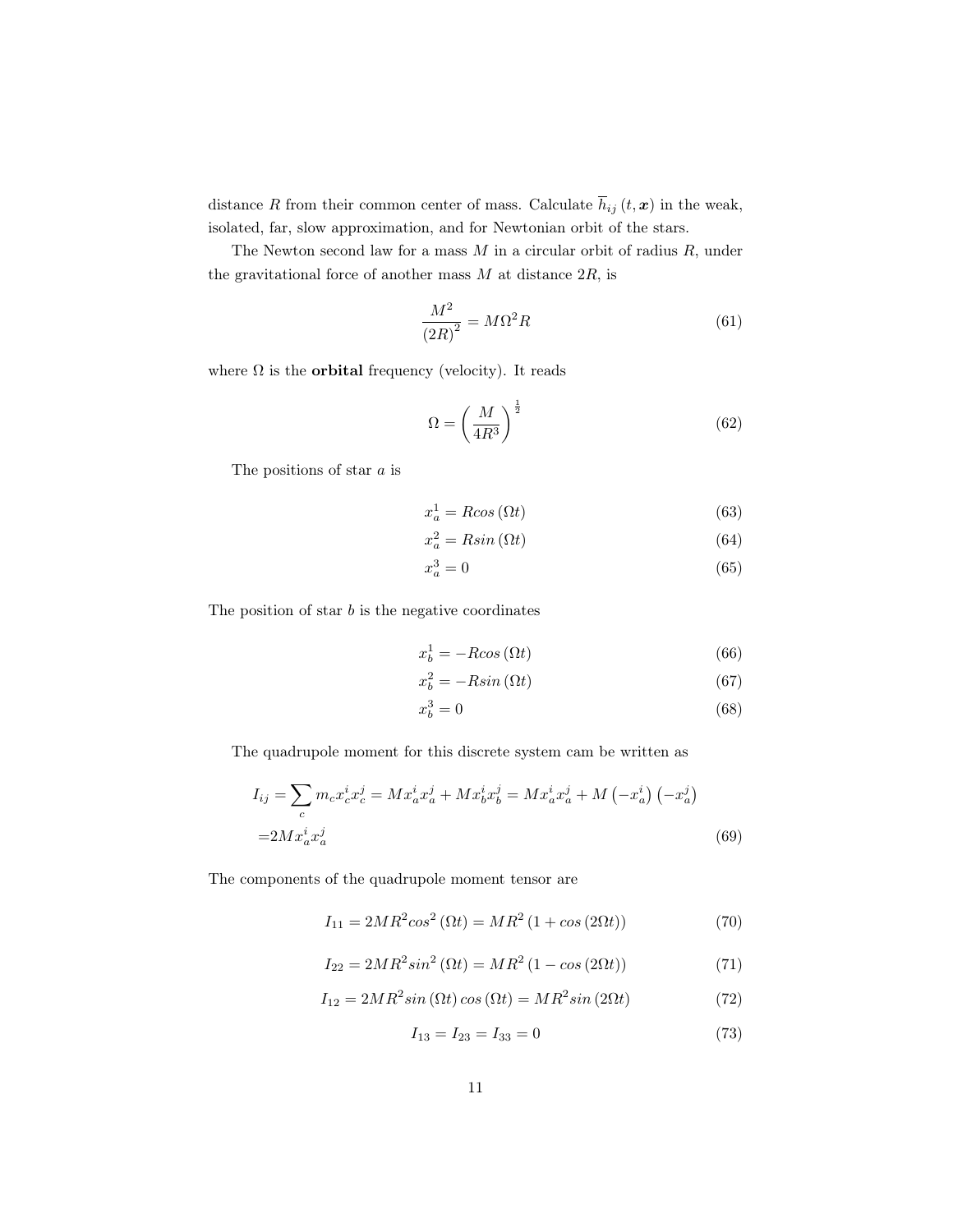Differentiate  $(70),(71)(72)$  $(70),(71)(72)$  $(70),(71)(72)$  $(70),(71)(72)$  twice, and plug into  $(60)$ 

$$
\overline{h}_{ij}(t,\mathbf{x}) = \frac{8}{r} M\Omega^2 R^2 \begin{pmatrix} -\cos(2\Omega t_r) & -\sin(2\Omega t_r) & 0\\ -\sin(2\Omega t_r) & \cos(2\Omega t_r) & 0\\ 0 & 0 & 0 \end{pmatrix}
$$
(74)

The radiation frequency  $\omega = 2\Omega$  is twice the orbital frequency, since the total binary star reach the same configuration after half of the period of its stars.

#### <span id="page-11-0"></span>3.2 Energy Loss Due To Gravitational Radiation

Define a reduced/traceless quadrupole moment as

<span id="page-11-1"></span>
$$
J_{ij} = I_{ij} - \frac{1}{3}I\delta_{ij}
$$
\n(75)

where  $I$  is the trace of  $I_{ij}$ 

$$
I \equiv \delta^{kl} I_{kl} \tag{76}
$$

Explicitly,

$$
J_{ij} = \int d^3y T^{tt} \left( y_i y_j - \frac{1}{3} y^2 \delta_{ij} \right) \tag{77}
$$

This is the actual quadrupole moment that appears in a multipole expansion of Newtonian potential.

The power radiated in gravitational waves is

<span id="page-11-2"></span>
$$
P = -\frac{1}{5} \left\langle \frac{d^3 J_{ij}}{dt^3} \frac{d^3 J^{ij}}{dt^3} \right\rangle \tag{78}
$$

Traceless quadrupole formula for

where the quadrupole moment is evaluated at the retarded time  $t - r$ , and radiated power the  $\langle \ldots \rangle$  denotes the time average over a period. We will not derive this formula, yet here are few remarks on some logic in this formula: Energy is proportional to amplitude squared of a wave; Power is energy/time and is dimensionless in geometrical units, and so is  $\frac{d^3 J_{ij}}{dt^3}$ ; A spherically symmetric source emits no radiation, and likewise it has only monopole in the multipole expansion, so  $J_{ij} = 0$  (unlike  $I_{ij}$ ).

Exercise: Calculate the power emitted in radiation by a binary star. First we compute  $J_{ij}$  for [\(70\)](#page-10-0)-[\(73\)](#page-10-3). The trace I is

$$
I = I_{11} + I_{22} + I_{33} = 2MR^2 \tag{79}
$$